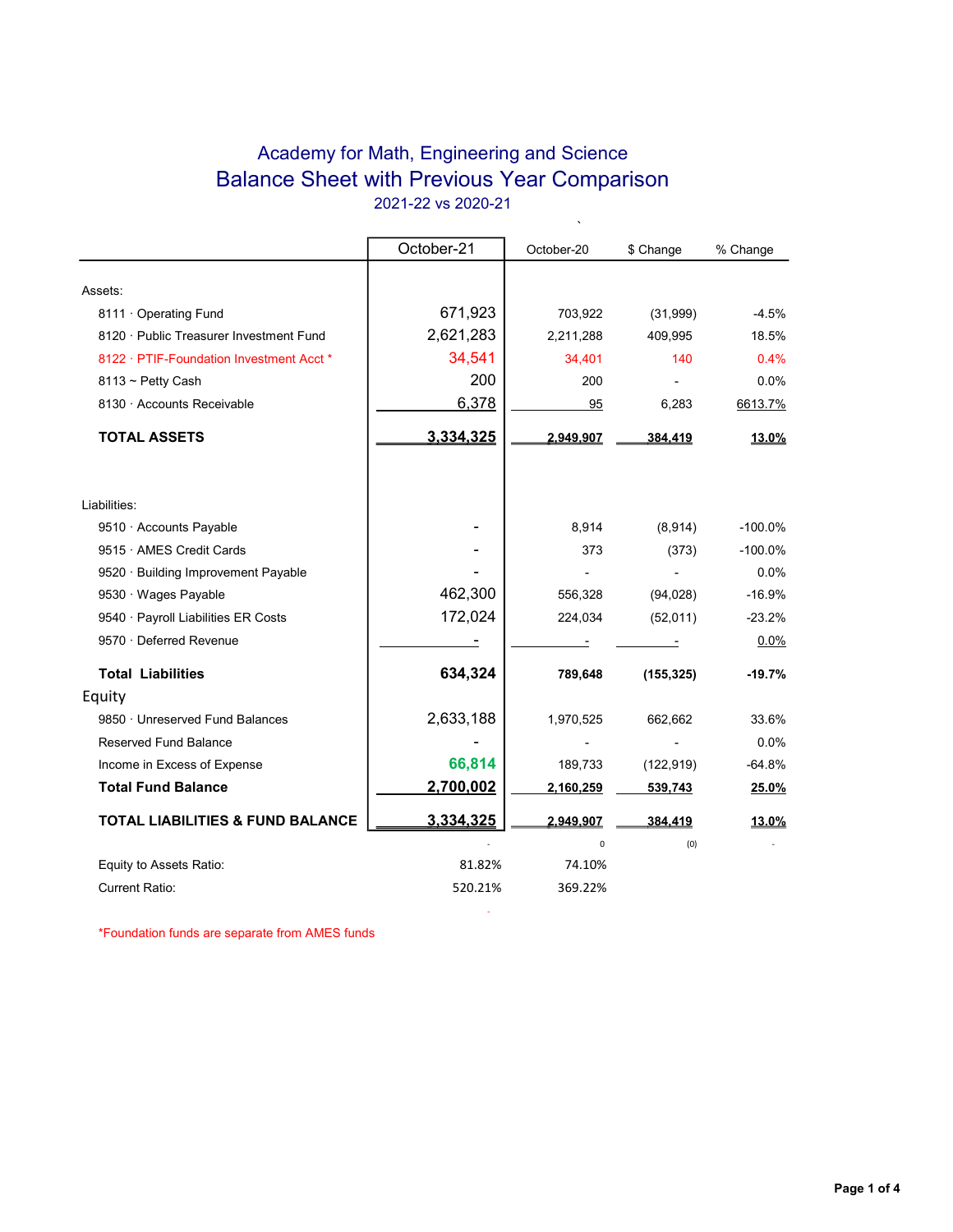#### Academy for Math, Engineering and Science Income & Expenditure Yearly Summary vs Budget July 2021 - June 2022

|                                                         | 4 Months of<br><b>Actuals</b> | 4 Months of<br><b>Budget</b> | <b>Difference</b> | % of Budget<br>Recevied/Spent | General<br><b>Funding</b> | Categorical<br>(Spending<br>Restricted) |
|---------------------------------------------------------|-------------------------------|------------------------------|-------------------|-------------------------------|---------------------------|-----------------------------------------|
| <b>Income/Funding Sources</b>                           |                               |                              |                   |                               |                           |                                         |
| 1510 · Interest Income                                  | 3,281                         | 3,667                        | (386)             | 89.48%                        | 3,280.77                  |                                         |
| 1510 · Interest Income Foundation*                      | 39                            | 53                           | (14)              | 73.01%                        | 38.94                     |                                         |
| 1720 · Rentals, Sales or Admissions                     | 415                           | 1,617                        | (1,202)           | 25.67%                        | 415.00                    |                                         |
| $1920 \cdot$ Donations                                  | 8,129                         | 10,255                       | (2, 126)          | 79.27%                        | 8,129.00                  |                                         |
| 1920 · Donations Foundation*                            | 0                             | 333                          | (333)             | 0.00%                         |                           |                                         |
| 1940 · Student Fees                                     | 88,372                        | 33,333                       | 55,038            | 265.11%                       | 88,371.50                 |                                         |
| $1990 \cdot$ Other                                      | 327                           | 3,041                        | (2,714)           | 10.76%                        | 327.34                    |                                         |
| AMES to SP ED and CTE (MOE)                             |                               |                              |                   |                               |                           |                                         |
| <b>State Funds</b>                                      | 1,515,340                     | 1,508,266                    | 7,074             | 100.47%                       | 1,291,951.52              | 223,388.89                              |
| <b>Federal Funds</b>                                    | ŋ                             | 94,200                       | (94, 200)         | 0.00%                         |                           |                                         |
| <b>Total Income/Funding</b>                             | 1,615,903                     | 1,654,766                    | (38, 863)         | 97.65%                        | 1,392,514.07              | 223,388.89                              |
| <b>'Expenditures by Function</b>                        |                               |                              |                   |                               |                           |                                         |
| $1000 \cdot$ Instruction                                | 1,090,307                     | 1,112,371                    | 22,064            | 98.02%                        | 877,296.59                | 213,010.75                              |
| 2100 · Supporting Services - Students                   | 67,817                        | 97,618                       | 29,800            | 69.47%                        | 28,871.88                 | 38,945.40                               |
| 2200 · Instructional Staff Support Serv                 | 157                           | 1.290                        | 1,133             | 12.16%                        | 156.84                    |                                         |
| $2300 -$<br><b>Board Administration</b>                 | 96                            | 5.482                        | 5,386             | 1.74%                         | 95.66                     |                                         |
| 2400 · School Administration                            | 155,275                       | 156,943                      | 1,668             | 98.94%                        | 153,542.04                | 1,733.16                                |
| 2500 · IT & Business Support Serv                       | 71,688                        | 80.632                       | 8.944             | 88.91%                        | 64,005.40                 | 7,682.65                                |
| <b>Building Operation &amp; Maintenance</b><br>$2600 -$ | 19,803                        | 31,943                       | 12,140            | 61.99%                        | 19,802.86                 |                                         |
| $2700 \cdot$ Transportation                             | 143,946                       | 94,417                       | (49, 529)         | 152.46%                       | 124,519.20                | 19,426.45                               |
| Foundation*                                             | $\mathbf 0$                   | 0                            | $\Omega$          |                               |                           |                                         |
| <b>Total Expenditures</b>                               | 1,549,089                     | 1,580,696                    | 31,607            | 98.00%                        | 1,268,290.47              | 280,798.41                              |
|                                                         |                               |                              |                   |                               |                           |                                         |
| Income in Excess of Expenditure                         | 66,814                        | 74,071                       | (7, 257)          |                               | 124,223.60                | (57, 409.52)                            |
|                                                         |                               |                              | 0.00              |                               |                           |                                         |

\*Foundation funds are separate from AMES funds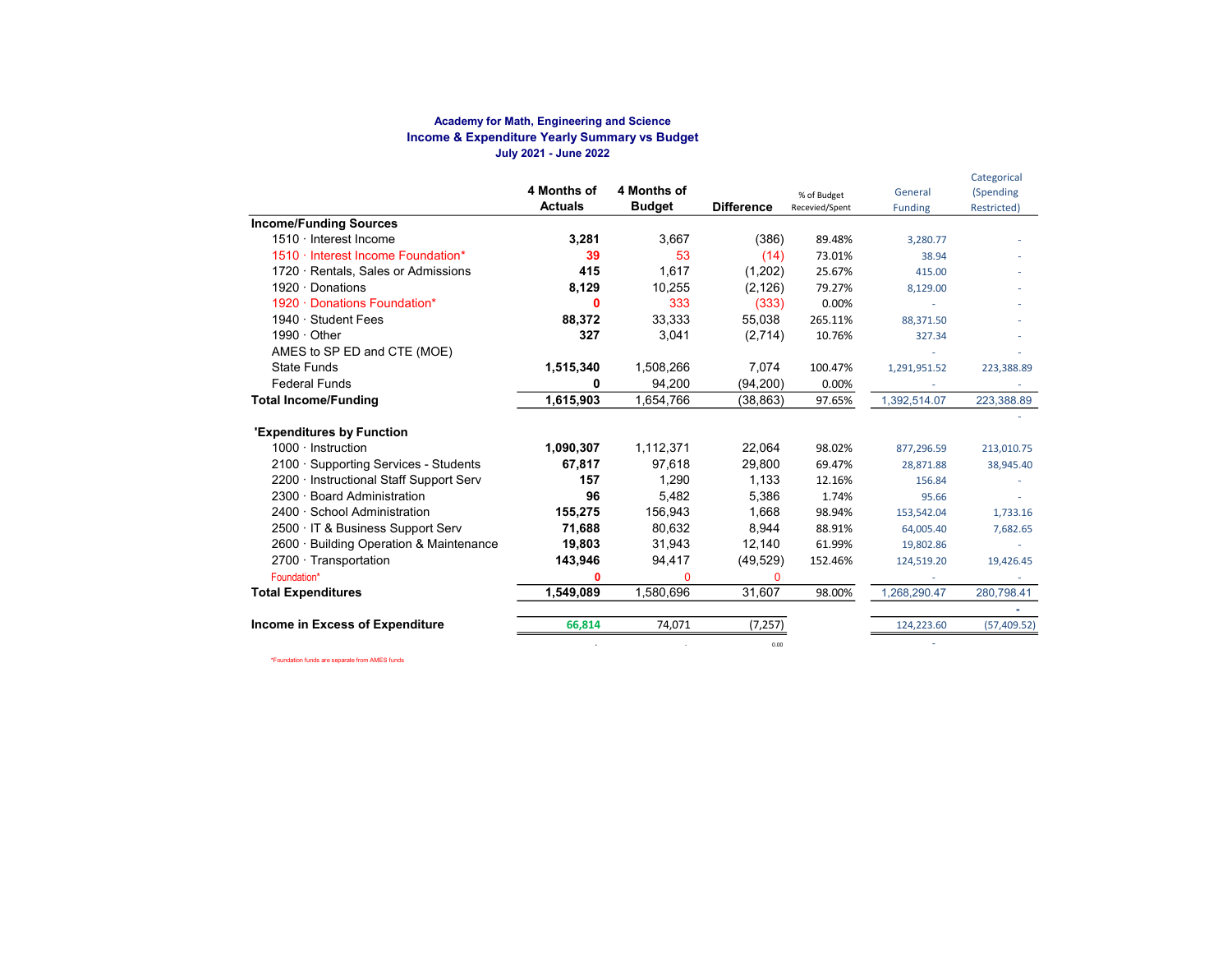### Academy for Math, Engineering and Science Monthly Income & Expenditure Fiscal Year 2021-2022 (by Function)

|                                                | <b>Jul-21</b>            | Aug-21                   | Sep-21                   | Oct-21                   | <b>Nov-21</b>            | Dec-21                   | <b>Jan-22</b>            | Feb-22                   | <b>Mar-22</b>            | Apr-22                   | <b>May-22</b>            | <b>Jun-22</b>            | <b>YTD Actual</b> |
|------------------------------------------------|--------------------------|--------------------------|--------------------------|--------------------------|--------------------------|--------------------------|--------------------------|--------------------------|--------------------------|--------------------------|--------------------------|--------------------------|-------------------|
| Income                                         |                          |                          |                          |                          |                          |                          |                          |                          |                          |                          |                          |                          |                   |
| 1510 · Interest Income                         | 801                      | 730                      | 686                      | 1,063                    |                          |                          |                          |                          |                          |                          |                          |                          | 3,281             |
| 1510 · Interest Income Foundation*             | 11                       | 10                       | 9                        | 10                       |                          |                          |                          |                          |                          |                          |                          |                          | 39                |
| 1720 · Rentals, Sales or Admissions            | 110                      | 169                      | 61                       | 75                       |                          |                          |                          |                          |                          |                          |                          |                          | 415               |
| 1920 · Donations                               | 650                      | 792                      | 525                      | 6,162                    |                          |                          |                          |                          |                          |                          |                          | -                        | 8,129             |
| 1920 · Donations Foundation*                   |                          |                          |                          |                          |                          |                          |                          |                          |                          |                          |                          | ٠                        |                   |
| 1940 · Student Fees                            | 30,044                   | 49,147                   | 2,553                    | 6,628                    |                          |                          |                          |                          |                          |                          |                          | $\overline{\phantom{a}}$ | 88,372            |
| 1990 · Other                                   | 249                      | 25                       | $\overline{\phantom{a}}$ | 54                       |                          |                          |                          |                          |                          |                          |                          | $\overline{a}$           | 327               |
| State Funds                                    | 434,450                  | 351,068                  | 349,351                  | 380,472                  |                          |                          |                          |                          |                          |                          |                          | $\overline{\phantom{a}}$ | 1,515,340         |
| <b>Federal Funds</b>                           |                          |                          | ٠                        |                          |                          |                          | ۰                        |                          |                          |                          |                          | $\overline{\phantom{a}}$ |                   |
| <b>Total Income</b>                            | 466,314                  | 401,941                  | 353,185                  | 394,463                  | $\blacksquare$           | $\overline{\phantom{a}}$ | $\overline{a}$           | $\overline{\phantom{a}}$ | $\sim$                   | $\overline{\phantom{a}}$ | $\overline{\phantom{a}}$ | $\overline{\phantom{a}}$ | 1,615,903         |
|                                                |                          |                          |                          |                          |                          |                          |                          |                          |                          |                          |                          | ۰                        |                   |
| <b>Expenditure</b>                             |                          |                          |                          |                          |                          |                          |                          |                          |                          |                          |                          |                          |                   |
| $1000 \cdot$ Instruction                       | 264,298                  | 231,401                  | 394,443                  | 200,167                  |                          |                          |                          |                          |                          |                          |                          | $\overline{\phantom{a}}$ | 1,090,307         |
| 2100 · Supporting Services - Students          | 19,751                   | 19.871                   | 13,549                   | 14,647                   |                          |                          |                          |                          |                          |                          |                          | $\overline{\phantom{a}}$ | 67,817            |
| 2200 · Instructional Staff Support Serv        |                          | 75                       | 82                       |                          |                          |                          |                          |                          |                          |                          |                          | $\overline{\phantom{a}}$ | 157               |
| 2300 · Board Administration                    | $\overline{\phantom{a}}$ | $\overline{\phantom{a}}$ | 96                       | $\overline{\phantom{a}}$ |                          |                          |                          |                          |                          |                          |                          | $\overline{\phantom{a}}$ | 96                |
| 2400 · School Administration                   | 39,047                   | 41,035                   | 38,957                   | 36,236                   |                          |                          |                          |                          |                          |                          |                          | $\overline{\phantom{a}}$ | 155,275           |
| 2500 · Central & Business Support Serv         | 17.402                   | 19,323                   | 17,571                   | 17,392                   |                          |                          |                          |                          |                          |                          |                          | $\overline{\phantom{a}}$ | 71,688            |
| 2600 Operation & Maintenance                   | 839                      | 1,077                    | 17,628                   | 260                      |                          |                          |                          |                          |                          |                          |                          |                          | 19,803            |
| 2700 · Transportation                          | 2,432                    | 35,539                   | 70,130                   | 35,845                   |                          |                          |                          |                          |                          |                          |                          | $\overline{\phantom{0}}$ | 143,946           |
| Foundation*                                    |                          |                          |                          |                          |                          |                          |                          |                          |                          |                          |                          |                          |                   |
| <b>Total Expenditure</b>                       | 343,769                  | 348,319                  | 552,455                  | 304,546                  | $\overline{\phantom{a}}$ | $\overline{\phantom{a}}$ | $\sim$                   | $\overline{\phantom{a}}$ | $\overline{\phantom{a}}$ | $\overline{\phantom{a}}$ | $\overline{\phantom{a}}$ | $\sim$                   | 1,549,089         |
|                                                |                          | $\overline{\phantom{a}}$ | $\overline{\phantom{a}}$ | $\overline{\phantom{a}}$ | $\overline{\phantom{a}}$ | $\overline{\phantom{a}}$ | $\overline{\phantom{a}}$ | $\overline{\phantom{a}}$ | $\overline{\phantom{a}}$ | $\overline{\phantom{a}}$ |                          | $\overline{\phantom{a}}$ |                   |
| Income in Excess of Expenditure                | 122,545                  | 53,621                   | (199, 269)               | 89,917                   | $\overline{\phantom{a}}$ | $\overline{\phantom{0}}$ |                          | $\overline{\phantom{a}}$ | $\overline{\phantom{a}}$ |                          |                          | $\sim$                   | 66,814            |
| *Foundation funds are separate from AMES funds |                          | $\Omega$                 |                          |                          |                          | $\overline{\phantom{0}}$ |                          |                          |                          |                          | $\overline{\phantom{a}}$ |                          |                   |